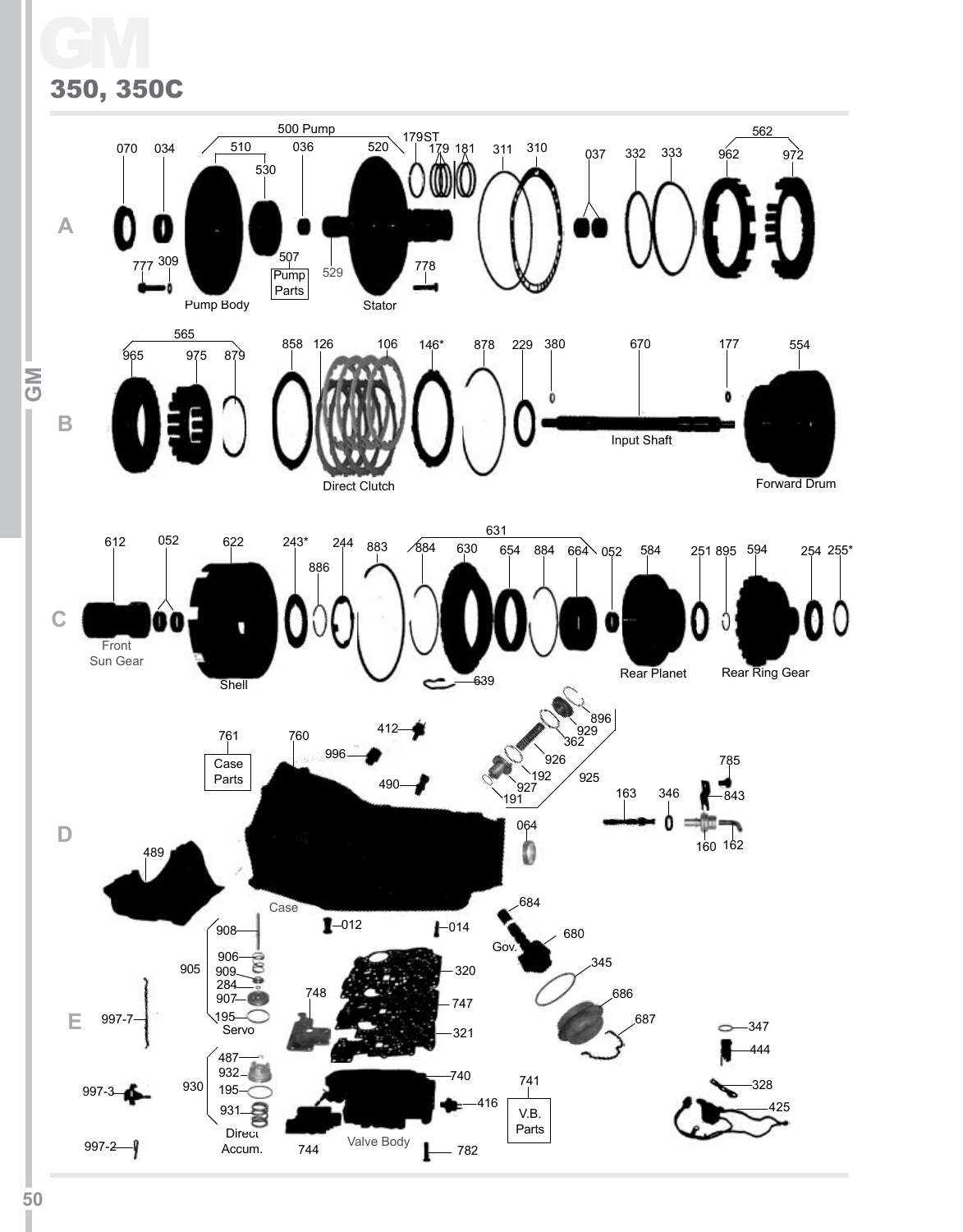# 350, 350C GM

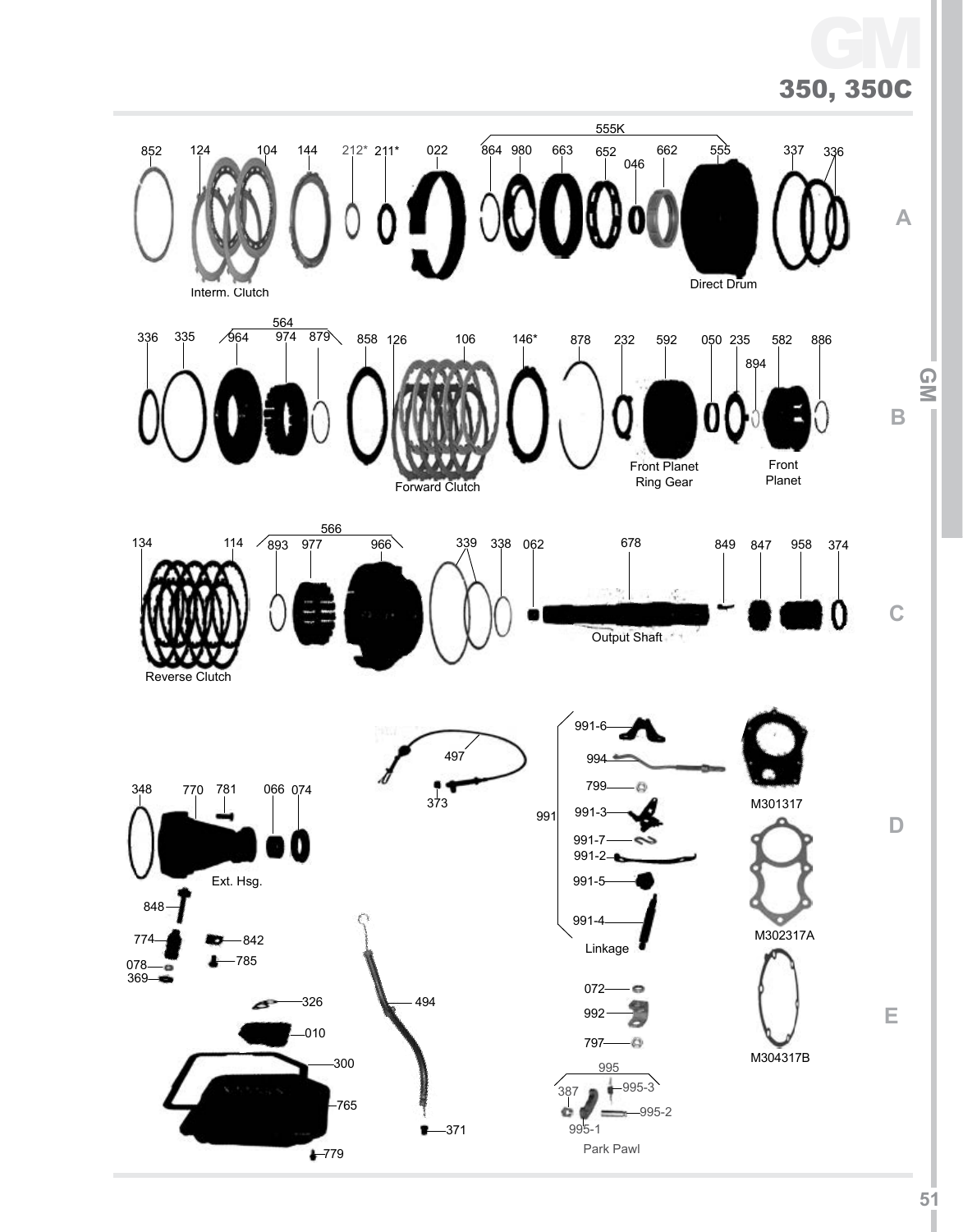|        | ILL# Part# |                              | QTY | REF# |
|--------|------------|------------------------------|-----|------|
|        |            | <b>OVERHAUL KITS</b>         |     |      |
|        |            |                              |     |      |
|        |            |                              |     |      |
|        |            |                              |     |      |
|        |            |                              |     |      |
|        |            |                              |     |      |
|        |            | <b>MASTER L/STEEL KITS</b>   |     |      |
|        |            |                              |     |      |
|        |            |                              |     |      |
|        |            |                              |     |      |
|        |            |                              |     |      |
|        |            |                              |     |      |
|        |            |                              |     |      |
|        |            | <b>MASTER W/STEELS KITS</b>  |     |      |
| ا<br>ت |            |                              |     |      |
|        |            |                              |     |      |
|        |            |                              |     |      |
|        |            |                              |     |      |
|        |            |                              |     |      |
|        |            |                              |     |      |
|        |            |                              |     |      |
|        |            | <b>FILTERS</b>               |     |      |
|        |            |                              |     |      |
|        |            |                              |     |      |
|        |            |                              |     |      |
|        |            | <b>FILTER KITS</b>           |     |      |
|        |            |                              |     |      |
|        |            |                              |     |      |
|        |            |                              |     |      |
|        |            |                              |     |      |
|        |            |                              |     |      |
|        |            | <b>MISCELLANEOUS FILTERS</b> |     |      |
|        |            |                              |     |      |
|        |            |                              |     |      |
|        |            | <b>BANDS</b>                 |     |      |
|        |            |                              |     |      |
|        |            |                              |     |      |
|        |            |                              |     |      |
|        |            |                              |     |      |
|        |            | <b>BUSHINGS</b>              |     |      |
|        |            |                              |     |      |
|        | $030$      |                              |     |      |
|        |            |                              |     |      |
|        |            |                              |     |      |
|        |            |                              |     |      |
|        |            |                              |     |      |
|        |            |                              |     |      |
|        |            |                              |     |      |
|        |            |                              |     |      |
|        |            |                              |     |      |
|        | $052$      |                              |     |      |
|        |            |                              |     |      |
|        |            |                              |     |      |
|        |            |                              |     |      |
|        |            |                              |     |      |
|        | $064$      |                              |     |      |
|        |            |                              |     |      |
|        |            |                              |     |      |
|        |            | <b>METAL CLAD SEALS</b>      |     |      |
|        | $072$      |                              |     |      |

 $\overline{52}$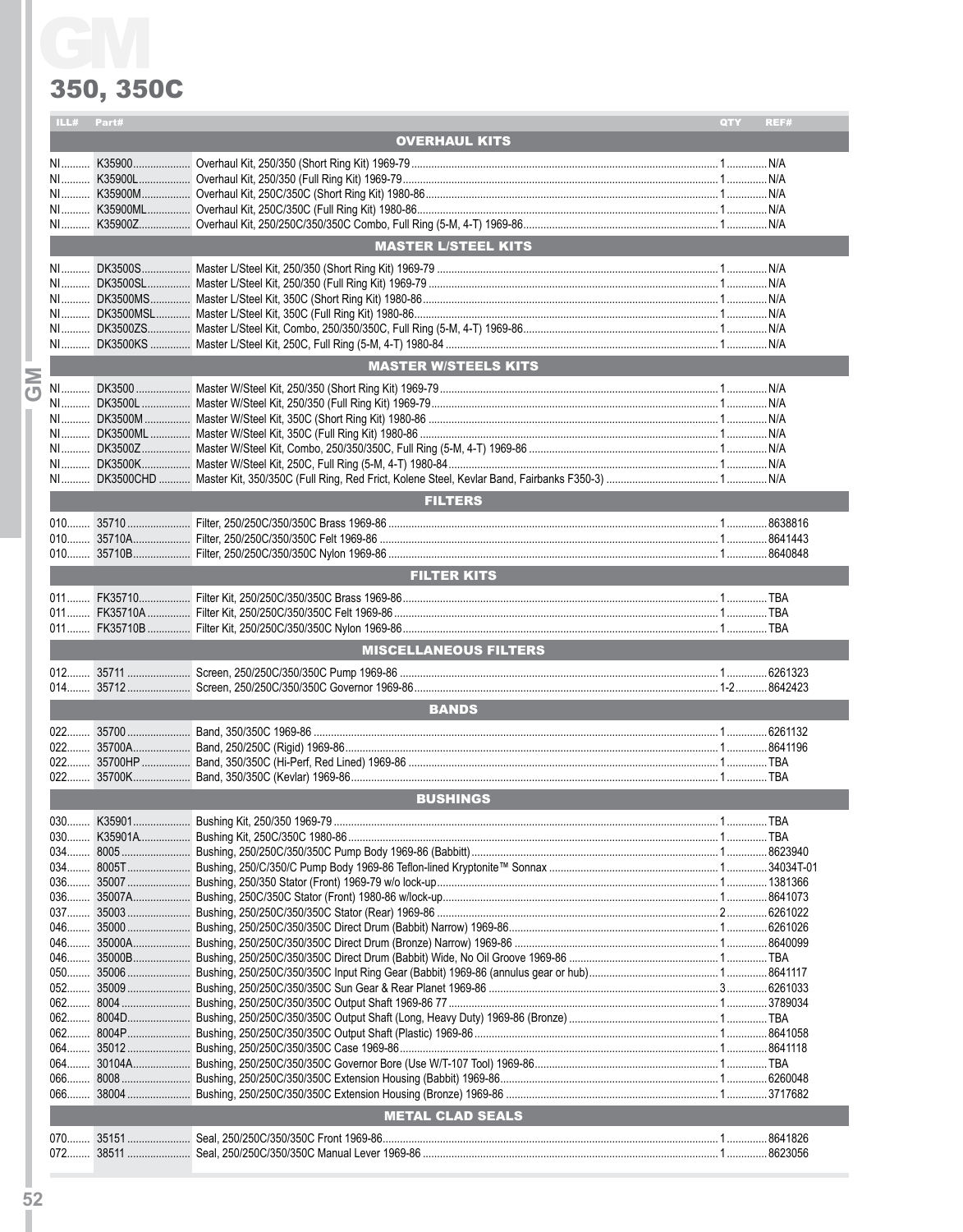# 350, 350C GM

| ILL# Part# |           |                        | QTY | REF# |
|------------|-----------|------------------------|-----|------|
|            | 074 8850B |                        |     |      |
|            |           |                        |     |      |
|            |           |                        |     |      |
|            |           |                        |     |      |
|            |           |                        |     |      |
|            |           |                        |     |      |
|            |           |                        |     |      |
|            |           |                        |     |      |
| 078        |           |                        |     |      |
|            |           | <b>FRICTIONS</b>       |     |      |
|            |           |                        |     |      |
|            |           |                        |     |      |
|            |           |                        |     |      |
|            |           |                        |     |      |
|            |           |                        |     |      |
|            |           |                        |     |      |
|            |           |                        |     |      |
|            |           |                        |     |      |
|            |           |                        |     |      |
|            |           |                        |     |      |
|            |           |                        |     |      |
|            |           |                        |     |      |
|            |           |                        |     |      |
|            |           |                        |     |      |
|            |           |                        |     |      |
|            |           |                        |     |      |
|            |           |                        |     |      |
|            |           |                        |     |      |
|            |           |                        |     |      |
|            |           |                        |     |      |
|            |           | <b>STEELS</b>          |     |      |
|            |           |                        |     |      |
|            |           |                        |     |      |
|            |           |                        |     |      |
|            |           |                        |     |      |
|            |           |                        |     |      |
|            |           |                        |     |      |
|            |           |                        |     |      |
|            |           |                        |     |      |
|            |           |                        |     |      |
|            |           |                        |     |      |
|            |           |                        |     |      |
|            |           |                        |     |      |
|            |           | <b>PRESSURE PLATES</b> |     |      |
|            |           |                        |     |      |
|            |           |                        |     |      |
|            |           |                        |     |      |
|            |           |                        |     |      |
|            |           | <b>MODULATORS</b>      |     |      |
| 160        |           |                        |     |      |
| $160$      |           |                        |     |      |
|            |           |                        |     |      |
|            |           |                        |     |      |
|            |           |                        |     |      |
|            |           |                        |     |      |
|            |           | <b>VALVE BODY KITS</b> |     |      |
|            |           |                        |     |      |
|            |           |                        |     |      |
|            |           |                        |     |      |
|            |           |                        |     |      |
|            |           |                        |     |      |
| 171        |           |                        |     |      |
|            |           |                        |     |      |
|            |           |                        |     |      |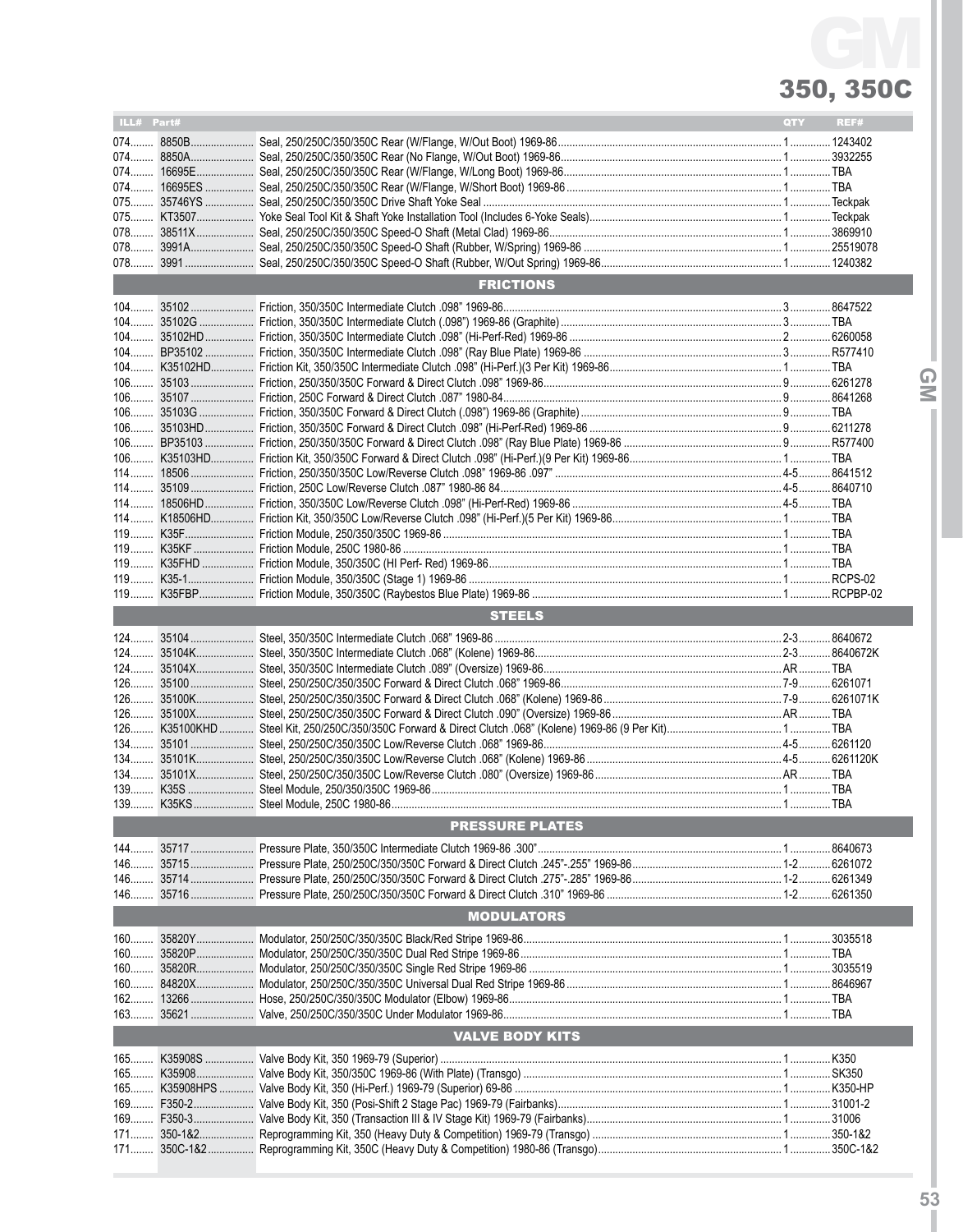|       |            | 350, 350C                              |     |      |
|-------|------------|----------------------------------------|-----|------|
|       | ILL# Part# |                                        | QTY | REF# |
|       |            |                                        |     |      |
|       |            | <b>SEALING RINGS</b>                   |     |      |
|       |            |                                        |     |      |
|       |            |                                        |     |      |
|       |            |                                        |     |      |
|       |            |                                        |     |      |
|       |            |                                        |     |      |
|       |            |                                        |     |      |
|       |            |                                        |     |      |
|       |            |                                        |     |      |
|       |            |                                        |     |      |
|       |            |                                        |     |      |
|       |            |                                        |     |      |
|       |            |                                        |     |      |
|       |            |                                        |     |      |
|       |            |                                        |     |      |
|       |            |                                        |     |      |
|       |            |                                        |     |      |
|       |            |                                        |     |      |
|       |            |                                        |     |      |
|       |            | <b>WASHERS &amp; BEARINGS</b>          |     |      |
|       |            |                                        |     |      |
|       |            |                                        |     |      |
|       |            |                                        |     |      |
|       |            |                                        |     |      |
|       |            |                                        |     |      |
|       |            |                                        |     |      |
|       |            |                                        |     |      |
|       |            |                                        |     |      |
|       |            |                                        |     |      |
|       |            |                                        |     |      |
|       |            |                                        |     |      |
|       |            |                                        |     |      |
|       |            |                                        |     |      |
|       |            |                                        |     |      |
|       |            |                                        |     |      |
|       |            |                                        |     |      |
|       |            |                                        |     |      |
|       |            |                                        |     |      |
|       |            |                                        |     |      |
|       |            |                                        |     |      |
|       |            |                                        |     |      |
|       |            |                                        |     |      |
|       |            |                                        |     |      |
|       |            |                                        |     |      |
|       |            |                                        |     |      |
|       |            |                                        |     |      |
|       |            |                                        |     |      |
|       |            |                                        |     |      |
|       |            |                                        |     |      |
|       |            | <b>GASKETS &amp; RUBBER COMPONENTS</b> |     |      |
|       |            |                                        |     |      |
| $309$ |            |                                        |     |      |
|       |            |                                        |     |      |
|       |            |                                        |     |      |
|       |            |                                        |     |      |
| $317$ |            |                                        |     |      |
| $320$ |            |                                        |     |      |
|       |            |                                        |     |      |
|       |            |                                        |     |      |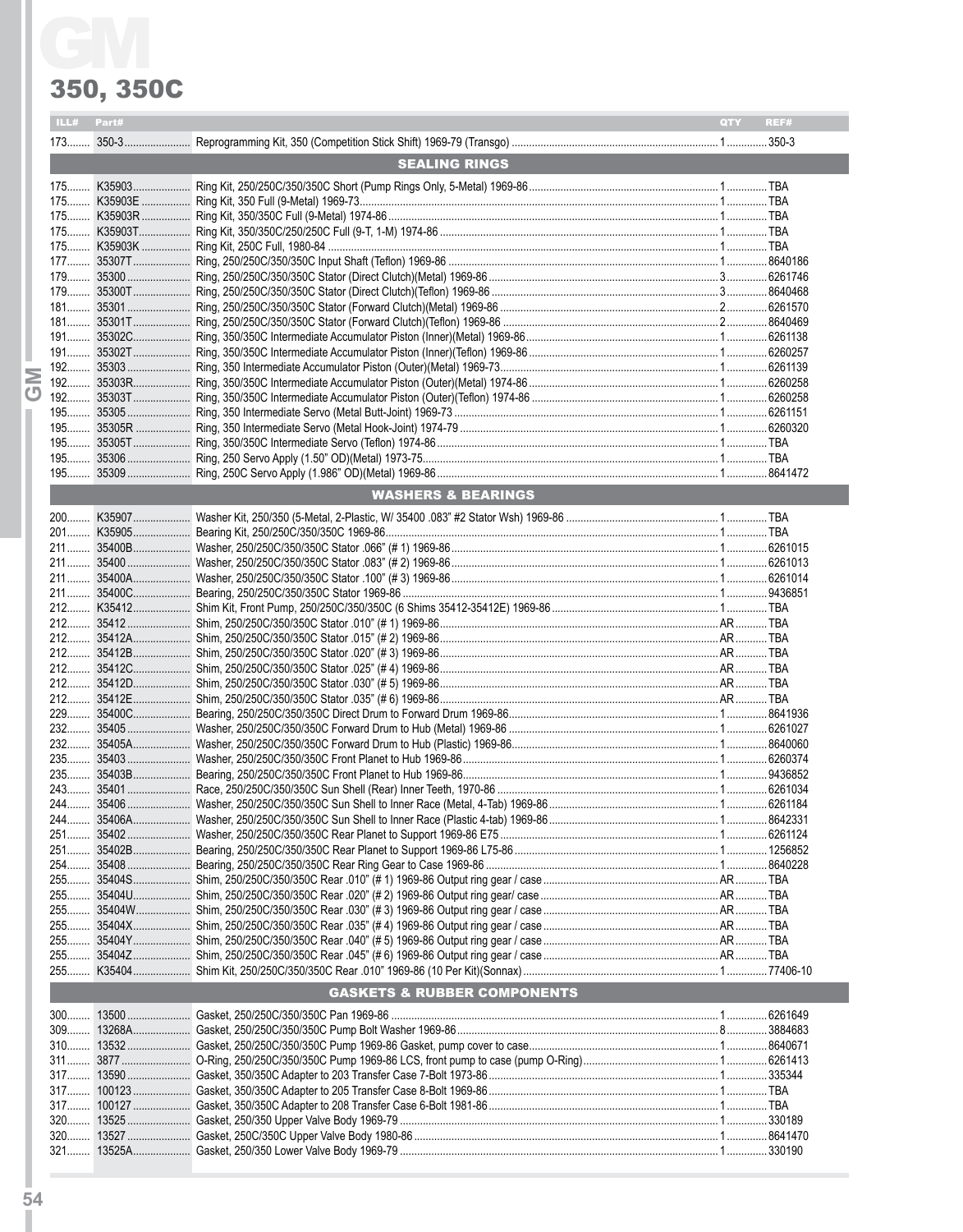| $ILL#$ Part# |  | QTY | REF#     |
|--------------|--|-----|----------|
|              |  |     | .8641421 |
|              |  |     |          |
|              |  |     |          |
|              |  |     |          |
|              |  |     |          |
|              |  |     |          |
|              |  |     |          |
|              |  |     |          |
|              |  |     |          |
|              |  |     |          |
|              |  |     |          |
|              |  |     |          |
|              |  |     |          |
|              |  |     |          |
|              |  |     |          |
|              |  |     |          |
|              |  |     |          |
|              |  |     |          |
|              |  |     |          |
|              |  |     |          |
|              |  |     |          |
|              |  |     |          |
|              |  |     |          |
|              |  |     |          |
|              |  |     |          |
|              |  |     |          |
|              |  |     |          |
| $380$        |  |     |          |
|              |  |     |          |

#### **TECHNICAL MANUALS**

|     | <b>ELECTRICAL COMPONENTS</b> |                                 |  |  |  |  |  |
|-----|------------------------------|---------------------------------|--|--|--|--|--|
|     |                              |                                 |  |  |  |  |  |
|     |                              |                                 |  |  |  |  |  |
|     |                              |                                 |  |  |  |  |  |
|     |                              |                                 |  |  |  |  |  |
|     |                              |                                 |  |  |  |  |  |
|     |                              |                                 |  |  |  |  |  |
|     |                              |                                 |  |  |  |  |  |
|     |                              |                                 |  |  |  |  |  |
|     |                              |                                 |  |  |  |  |  |
|     |                              |                                 |  |  |  |  |  |
|     |                              |                                 |  |  |  |  |  |
|     |                              |                                 |  |  |  |  |  |
|     |                              |                                 |  |  |  |  |  |
|     |                              |                                 |  |  |  |  |  |
|     |                              |                                 |  |  |  |  |  |
|     |                              |                                 |  |  |  |  |  |
|     |                              |                                 |  |  |  |  |  |
|     |                              |                                 |  |  |  |  |  |
|     |                              |                                 |  |  |  |  |  |
|     |                              |                                 |  |  |  |  |  |
|     |                              |                                 |  |  |  |  |  |
|     |                              |                                 |  |  |  |  |  |
| 444 |                              |                                 |  |  |  |  |  |
|     |                              |                                 |  |  |  |  |  |
|     |                              |                                 |  |  |  |  |  |
| 449 |                              |                                 |  |  |  |  |  |
|     |                              |                                 |  |  |  |  |  |
|     |                              | <b>MISCELLANEOUS COMPONENTS</b> |  |  |  |  |  |
|     |                              |                                 |  |  |  |  |  |
|     |                              |                                 |  |  |  |  |  |
|     |                              |                                 |  |  |  |  |  |
|     |                              |                                 |  |  |  |  |  |

 $\overline{Q}$ 

........AR ..........TBA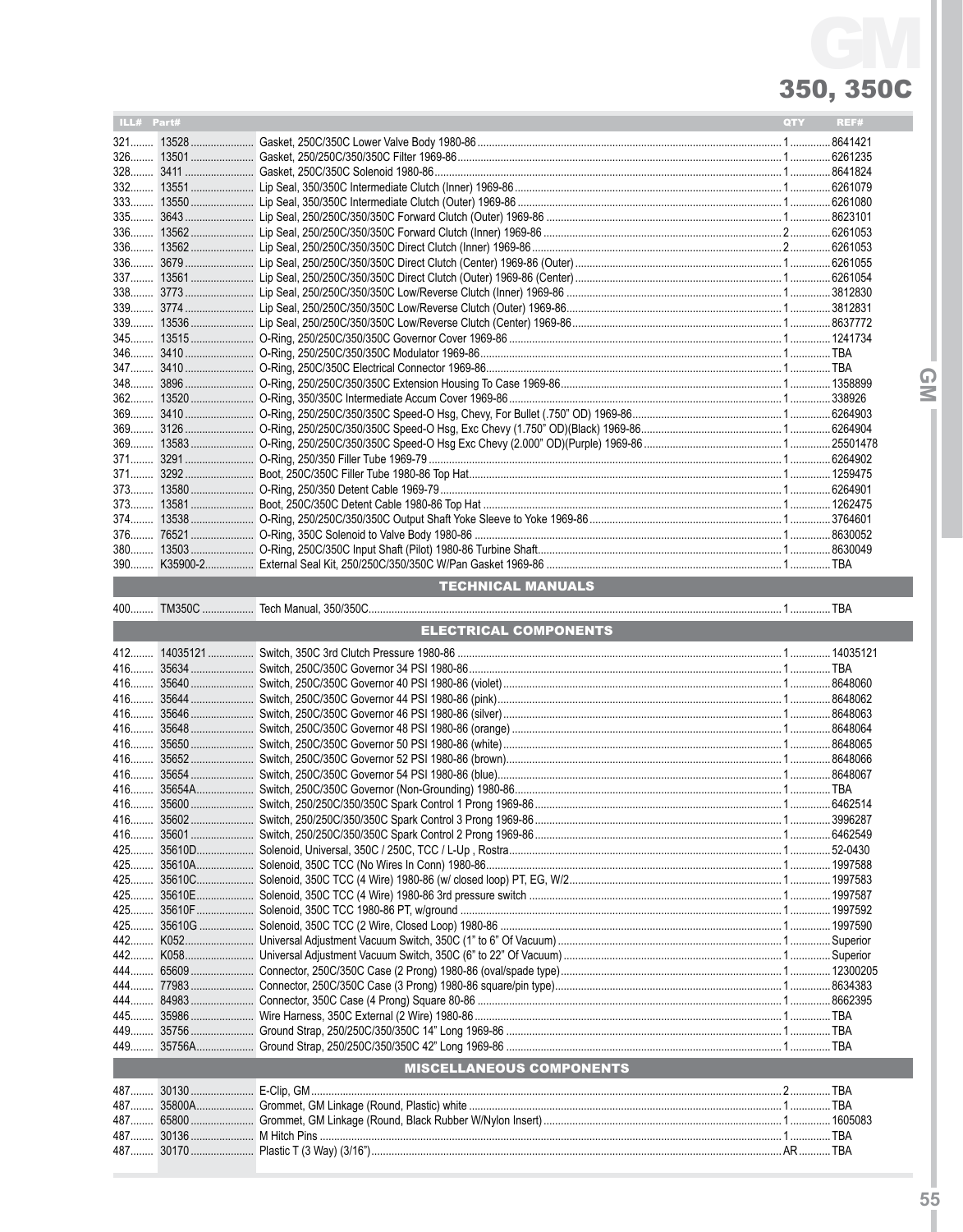

|                                                  | ILL# | Part# |                                      | QTY | REF# |
|--------------------------------------------------|------|-------|--------------------------------------|-----|------|
|                                                  |      |       |                                      |     |      |
|                                                  |      |       |                                      |     |      |
|                                                  |      |       |                                      |     |      |
|                                                  |      |       |                                      |     |      |
|                                                  |      |       |                                      |     |      |
|                                                  |      |       |                                      |     |      |
|                                                  |      |       |                                      |     |      |
|                                                  |      |       |                                      |     |      |
|                                                  |      |       |                                      |     |      |
|                                                  |      |       |                                      |     |      |
|                                                  |      |       |                                      |     |      |
|                                                  |      |       |                                      |     |      |
|                                                  |      |       |                                      |     |      |
|                                                  |      |       |                                      |     |      |
| $\geq$                                           |      |       | <b>PUMPS &amp; PUMP COMPONENTS</b>   |     |      |
| $\circ$                                          |      |       |                                      |     |      |
|                                                  |      |       |                                      |     |      |
|                                                  |      |       |                                      |     |      |
|                                                  |      |       |                                      |     |      |
|                                                  |      |       |                                      |     |      |
|                                                  |      |       |                                      |     |      |
|                                                  |      |       |                                      |     |      |
|                                                  |      |       |                                      |     |      |
|                                                  |      |       |                                      |     |      |
|                                                  |      |       |                                      |     |      |
|                                                  |      |       |                                      |     |      |
|                                                  |      |       |                                      |     |      |
|                                                  |      |       |                                      |     |      |
|                                                  |      |       |                                      |     |      |
|                                                  |      |       |                                      |     |      |
|                                                  |      |       |                                      |     |      |
|                                                  |      |       |                                      |     |      |
|                                                  |      |       |                                      |     |      |
|                                                  |      |       |                                      |     |      |
|                                                  |      |       |                                      |     |      |
|                                                  |      |       |                                      |     |      |
|                                                  |      |       |                                      |     |      |
|                                                  |      |       |                                      |     |      |
| DRUMS, PLANETS, RING GEARS, SUN GEARS & SUPPORTS |      |       |                                      |     |      |
|                                                  |      |       |                                      |     |      |
|                                                  |      |       |                                      |     |      |
|                                                  |      |       |                                      |     |      |
|                                                  |      |       |                                      |     |      |
|                                                  | 555  |       |                                      |     |      |
|                                                  |      |       |                                      |     |      |
|                                                  |      |       |                                      |     |      |
|                                                  |      |       |                                      |     |      |
|                                                  |      |       |                                      |     |      |
|                                                  |      |       |                                      |     |      |
|                                                  |      |       |                                      |     |      |
|                                                  |      |       |                                      |     |      |
|                                                  |      |       |                                      |     |      |
|                                                  |      |       |                                      |     |      |
|                                                  |      |       |                                      |     |      |
|                                                  |      |       |                                      |     |      |
|                                                  |      |       |                                      |     |      |
|                                                  |      |       |                                      |     |      |
|                                                  |      |       | <b>SPRAGS &amp; ONE WAY CLUTCHES</b> |     |      |
|                                                  |      |       |                                      |     |      |
|                                                  |      |       |                                      |     |      |
|                                                  |      |       |                                      |     |      |
|                                                  |      |       |                                      |     |      |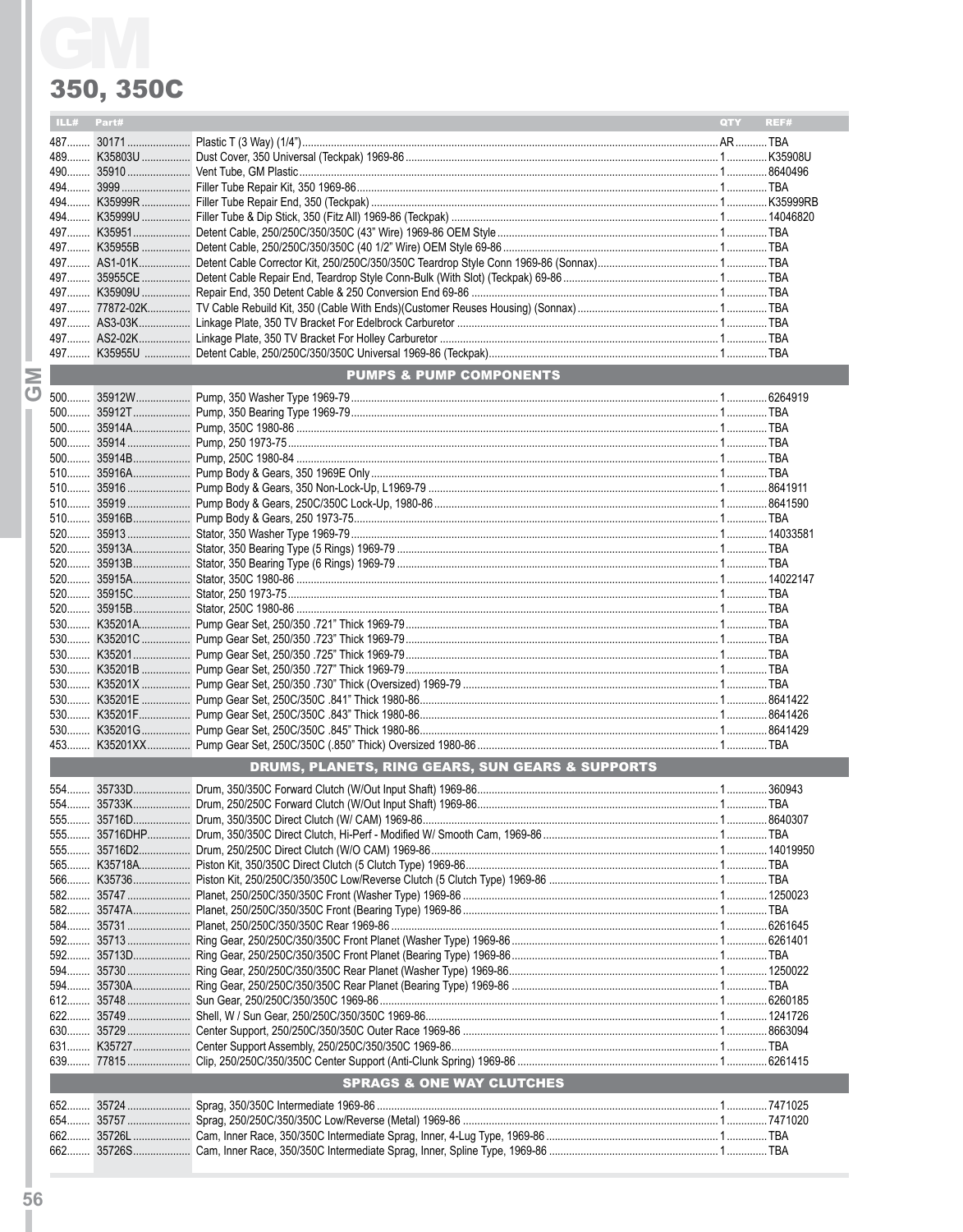QM

| ILL# Part# |                                                                                                              | <b>QTY</b> | REF# |
|------------|--------------------------------------------------------------------------------------------------------------|------------|------|
|            |                                                                                                              |            |      |
|            |                                                                                                              |            |      |
|            |                                                                                                              |            |      |
|            | <b>SHAFTS &amp; GOVERNORS</b>                                                                                |            |      |
|            |                                                                                                              |            |      |
|            |                                                                                                              |            |      |
|            |                                                                                                              |            |      |
|            |                                                                                                              |            |      |
|            |                                                                                                              |            |      |
|            |                                                                                                              |            |      |
|            |                                                                                                              |            |      |
|            |                                                                                                              |            |      |
|            |                                                                                                              |            |      |
|            |                                                                                                              |            |      |
|            |                                                                                                              |            |      |
|            |                                                                                                              |            |      |
|            |                                                                                                              |            |      |
|            | <b>VALVE BODIES (DACCO VB#)</b>                                                                              |            |      |
|            |                                                                                                              |            |      |
|            |                                                                                                              |            |      |
|            | <b>VALVE BODIES</b>                                                                                          |            |      |
|            |                                                                                                              |            |      |
|            |                                                                                                              |            |      |
|            |                                                                                                              |            |      |
|            | <b>VALVE BODY COMPONENTS</b>                                                                                 |            |      |
|            |                                                                                                              |            |      |
|            |                                                                                                              |            |      |
|            |                                                                                                              |            |      |
|            |                                                                                                              |            |      |
|            |                                                                                                              |            |      |
|            |                                                                                                              |            |      |
|            |                                                                                                              |            |      |
|            |                                                                                                              |            |      |
|            |                                                                                                              |            |      |
|            |                                                                                                              |            |      |
|            | <b>CASES &amp; CASE COMPONENTS</b>                                                                           |            |      |
|            |                                                                                                              |            |      |
|            |                                                                                                              |            |      |
|            |                                                                                                              |            |      |
|            |                                                                                                              |            |      |
|            |                                                                                                              |            |      |
|            |                                                                                                              |            |      |
|            |                                                                                                              |            |      |
|            |                                                                                                              |            |      |
|            |                                                                                                              |            |      |
|            |                                                                                                              |            |      |
|            |                                                                                                              |            |      |
|            |                                                                                                              |            |      |
|            |                                                                                                              |            |      |
|            | 761 35350…………………… Саѕе Saver, 250/250С/350/350С (1 Piece Type) 1969-86 ……………………………………………………………………………………… ТВА |            |      |
|            | <b>HOUSINGS, PANS, PISTONS, SPRINGS &amp; MISCELLANEOUS</b>                                                  |            |      |
|            |                                                                                                              |            |      |
| 765        |                                                                                                              |            |      |
| 765<br>770 |                                                                                                              |            |      |
|            |                                                                                                              |            |      |
|            |                                                                                                              |            |      |
|            |                                                                                                              |            |      |
|            |                                                                                                              |            |      |
|            |                                                                                                              |            |      |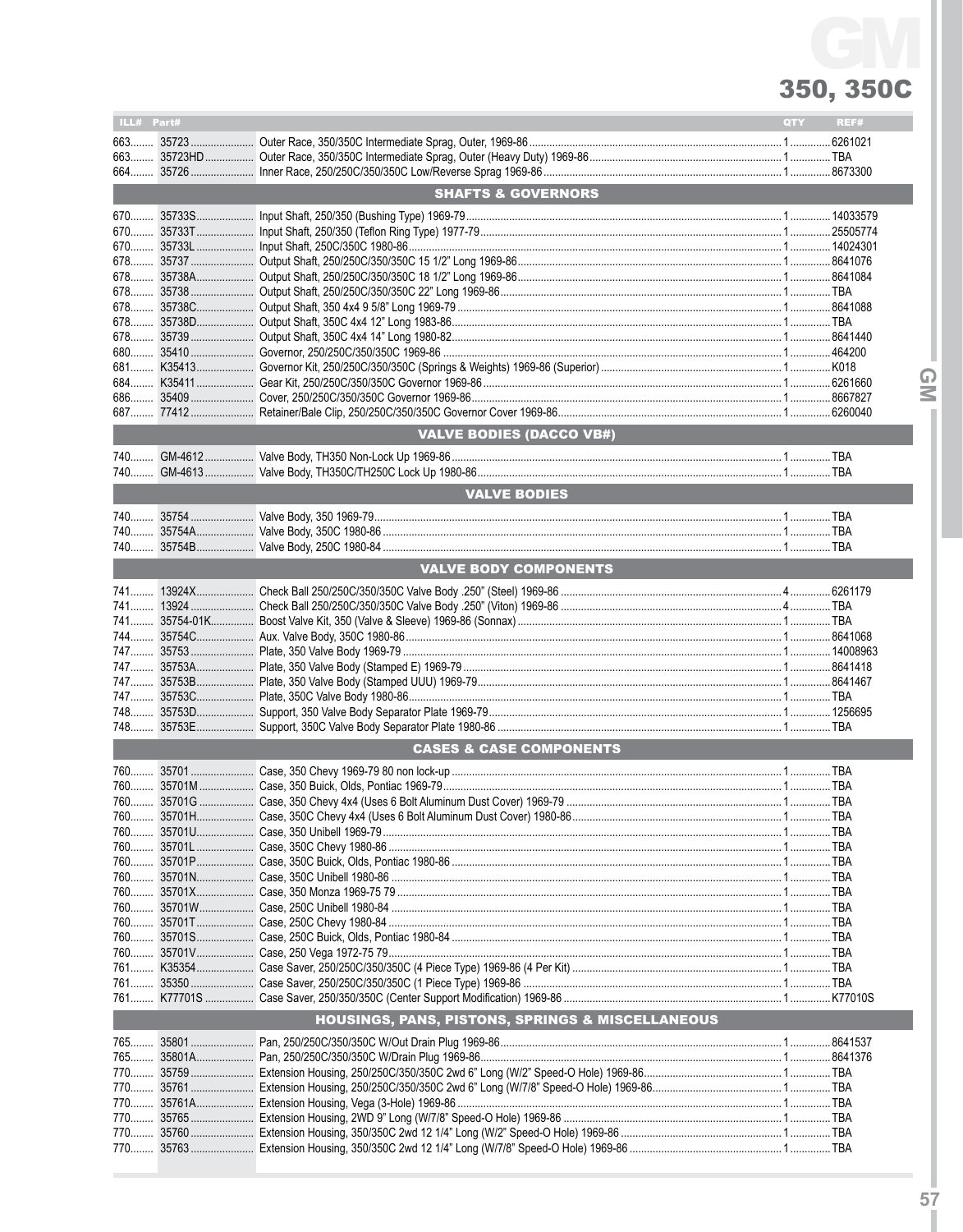| ILL# Part# | QTY<br>REF# |
|------------|-------------|
|            |             |
|            |             |
|            |             |
|            |             |
|            |             |
|            |             |
|            |             |
|            |             |
|            |             |
|            |             |
|            |             |
|            |             |
|            |             |
|            |             |
|            |             |
|            |             |
|            |             |
|            |             |
|            |             |
|            |             |
|            |             |
|            |             |
|            |             |
|            |             |
|            |             |
|            |             |
|            |             |
|            |             |
|            |             |
|            |             |
|            |             |
|            |             |
|            |             |
|            |             |
|            |             |
|            |             |
|            |             |
|            |             |
|            |             |
|            |             |
|            |             |
|            |             |
|            |             |
|            |             |
|            |             |
|            |             |
|            |             |
|            |             |
|            |             |
|            |             |
|            |             |
|            |             |
|            |             |
|            |             |
|            |             |
|            |             |
|            |             |
|            |             |
|            |             |
|            |             |
|            |             |
|            |             |
|            |             |
|            |             |
|            |             |
|            |             |